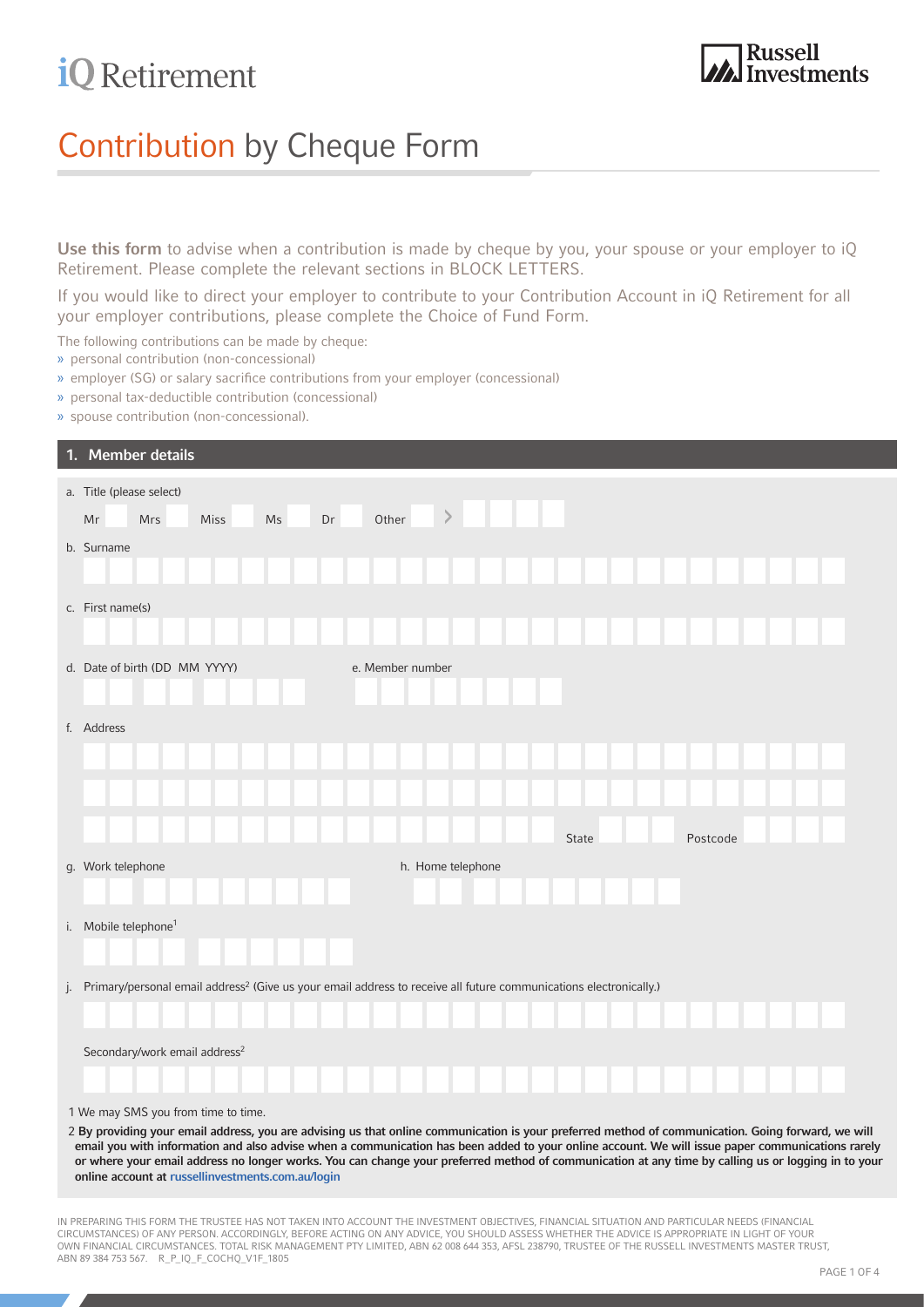## 2. Contribution type

| Personal contribution (non-concessional)                                     |  |  |  |  |  |
|------------------------------------------------------------------------------|--|--|--|--|--|
| The amount of the personal contribution is $\begin{bmatrix} 5 \end{bmatrix}$ |  |  |  |  |  |

I instruct iQ Retirement to credit this personal contribution to my Contribution Account as an after-tax personal contribution. I understand that I cannot claim a tax deduction on this contribution. If I am age 65 or older, I declare that I have been gainfully employed for a period of at least 40 hours in a period of not more than 30 days during the current financial year.

Cheques for personal contributions must be issued from an account in your name or with a bank cheque or postal order unless you have arranged the contribution as a payroll deduction through your employer (a joint account on which your name appears is acceptable). If you are aged 75 or older, you cannot make personal contributions to your account.

Member signature

|  | Employer Superannuation Guarantee or salary sacrifice contributions from your employer (concessional) |  |
|--|-------------------------------------------------------------------------------------------------------|--|
|--|-------------------------------------------------------------------------------------------------------|--|

| The amount of the employer (SG) contribution is $\$$                        |  | .00 |
|-----------------------------------------------------------------------------|--|-----|
| The amount of the salary sacrifice contribution is $\vert \mathsf{S} \vert$ |  | .00 |
| Contributions tax will be deducted from these amounts.                      |  |     |
| Member signature                                                            |  |     |
|                                                                             |  |     |

Personal tax-deductible contribution

You will also need to complete a Notice of Intent to Claim or Vary a Deduction for Personal Super Contributions Form available from the Australian Taxation Office (ATO).

If you do not provide this notice, your contribution will be treated as a personal contribution that is not tax deductible. Check with the ATO if you are unsure about your eligibility to make this type of contribution.

The amount of the personal tax-deductible contribution is  $\begin{bmatrix} 5 \\ 1 \end{bmatrix}$   $\begin{bmatrix} 1 \\ 1 \end{bmatrix}$  .00

I instruct iQ Retirement to credit this amount to my Contribution Account as a personal tax-deductible contribution. I understand that this contribution is loaded to my account as a pre-tax contribution and will automatically have a 15% contribution tax deducted.

Cheques for personal tax-deductible contributions must be issued from an account in your name or with a bank cheque or postal order (a joint account on which your name appears is also acceptable).

Member signature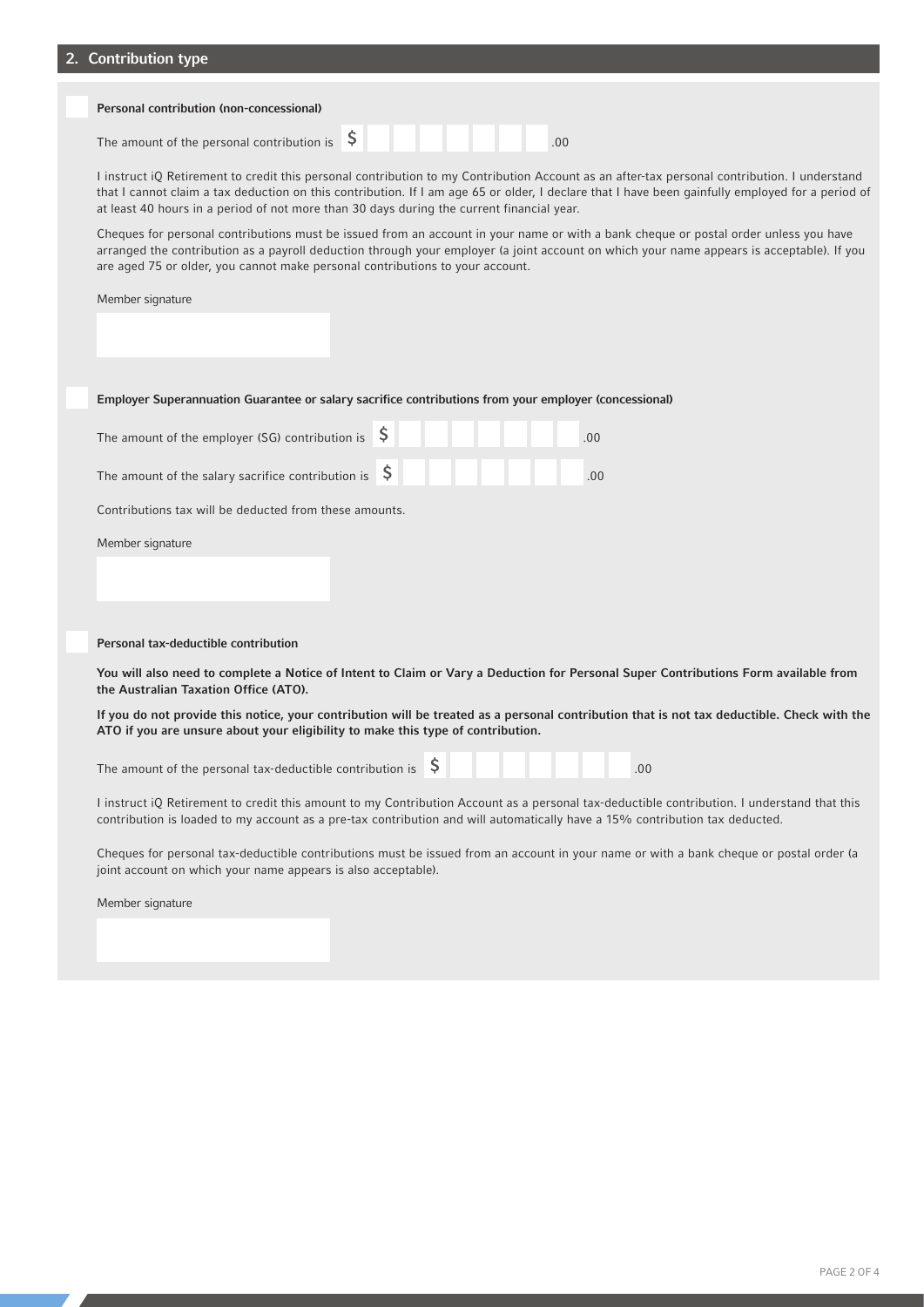|  | 2. Contribution type (continued) |  |  |
|--|----------------------------------|--|--|
|--|----------------------------------|--|--|

| Spouse contribution (non-concessional)<br>My spouse (details below) is making a contribution into my account. |
|---------------------------------------------------------------------------------------------------------------|
| The amount of the spouse contribution is $\sin \theta$<br>.00                                                 |
| <b>Contributing spouse details</b>                                                                            |
| Title (please select)<br>a.                                                                                   |
| $\left. \right\rangle$<br>Other<br>Mr<br>Mrs<br>Miss<br>Ms<br>Dr                                              |
| Surname<br>b.                                                                                                 |
|                                                                                                               |
| First name(s)<br>C.                                                                                           |
|                                                                                                               |
| Date of birth (DD MM YYYY)<br>d.                                                                              |
|                                                                                                               |
| Address<br>e.                                                                                                 |
|                                                                                                               |
|                                                                                                               |
| State<br>Postcode                                                                                             |
| Work telephone*<br>g. Home telephone*<br>f.                                                                   |
|                                                                                                               |
| Mobile telephone*<br>h.                                                                                       |
| Email<br>i.                                                                                                   |
|                                                                                                               |
| * Please provide at least one contact number.                                                                 |

I declare:

- » This contribution is to be credited to my spouse's Russell Investments account.
- » The contribution belongs to my spouse and I understand I have no further claim on the money by reason only of having made the contribution.
- » The member named on this form lives with me on a permanent domestic basis as my spouse.
- » We are both Australian residents for tax purposes.
- » My spouse is younger than age 65 or from age 65 to 74 and is/has been gainfully employed for at least 40 hours over a 30-consecutiveday period during the current financial year.

| Spouse signature | Date (DD MM YYYY) |
|------------------|-------------------|
|                  |                   |